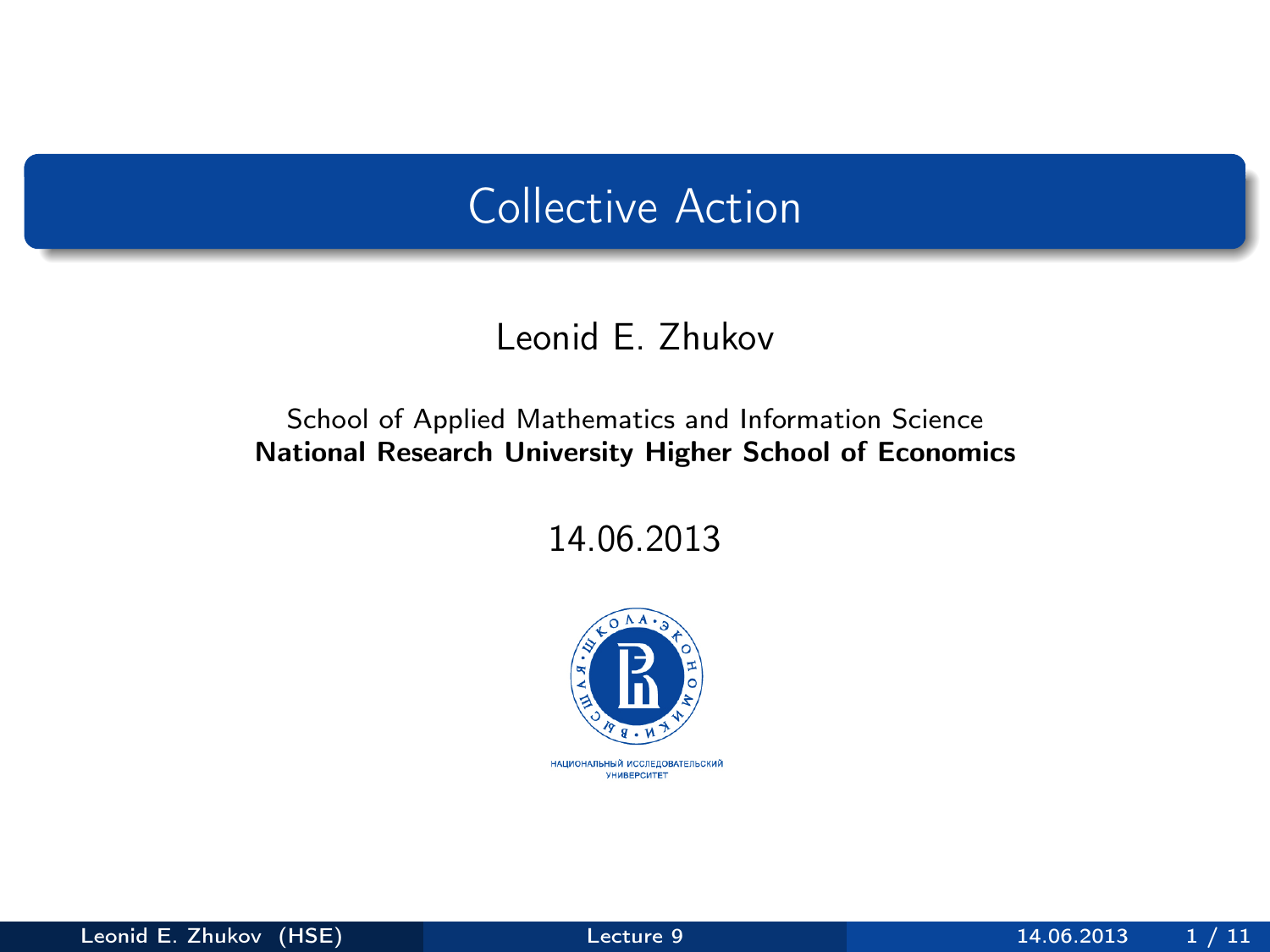- Arab Spring 2010, Revolutions: Tunisia, Egypt, Libia, Yemen. Civil uprisings: Bahrain, Syria
- Eastern Europe 1989: Poland, Hungary, East Germany, Bulgaria, Czechoslovakia, Romania
- **•** Iranian revolution 1978
- Russian Revolution February 1971
- **French Revolution 1789**
- Main shared feature: they were not ancicipated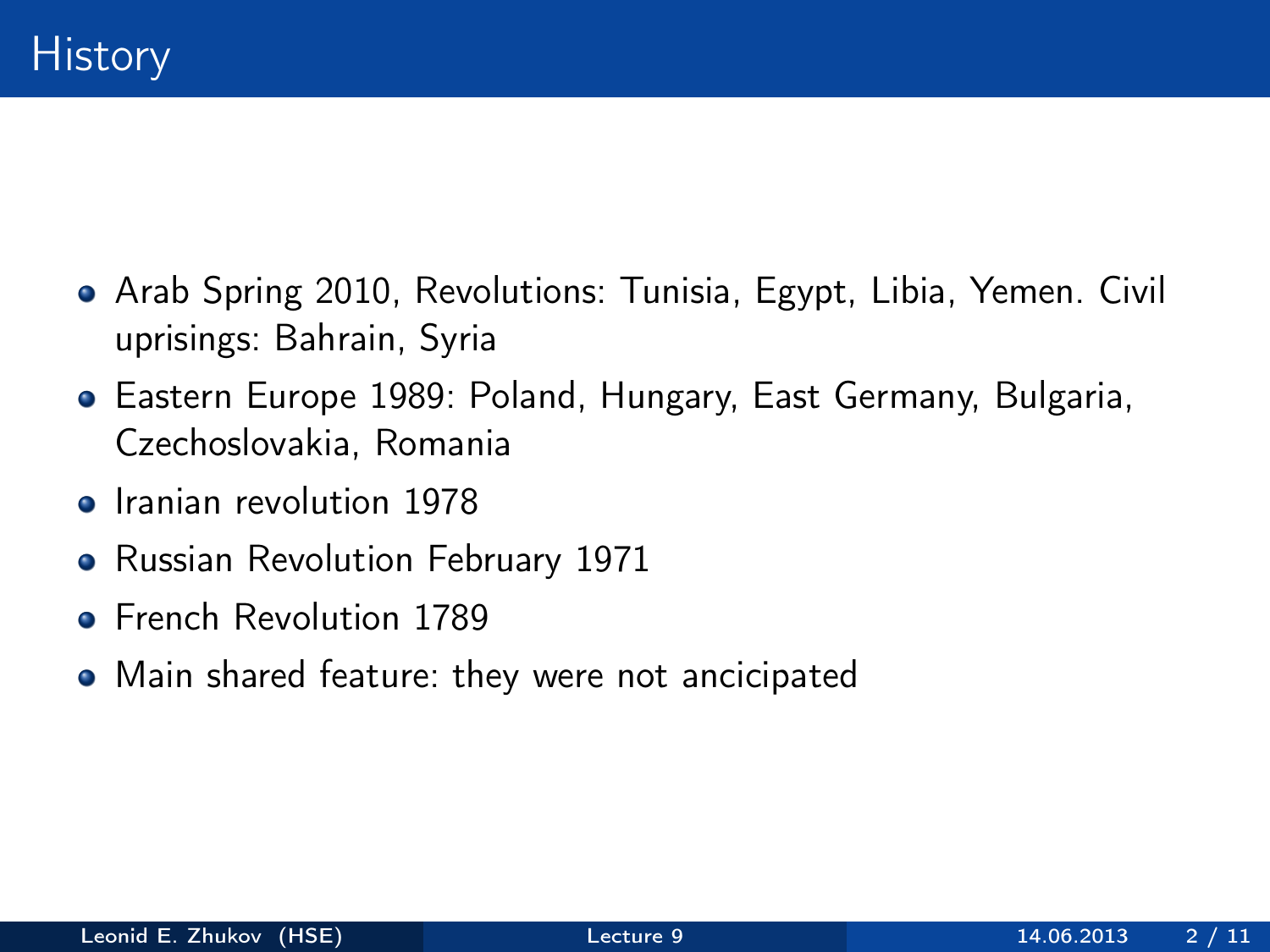"..people who come to dislike their goverment are apt to hide their desire for change as long as the opposition seems weak. Because of the preference falsification, a govermanet that appears unshakeable might see its support crumble following a slight surge in the opposition's appearent size, caused by events insignificant in and of themselves."

"Sparks and prairie fires: A theory of unanticipated political revolutions", Timur Kuran, 1989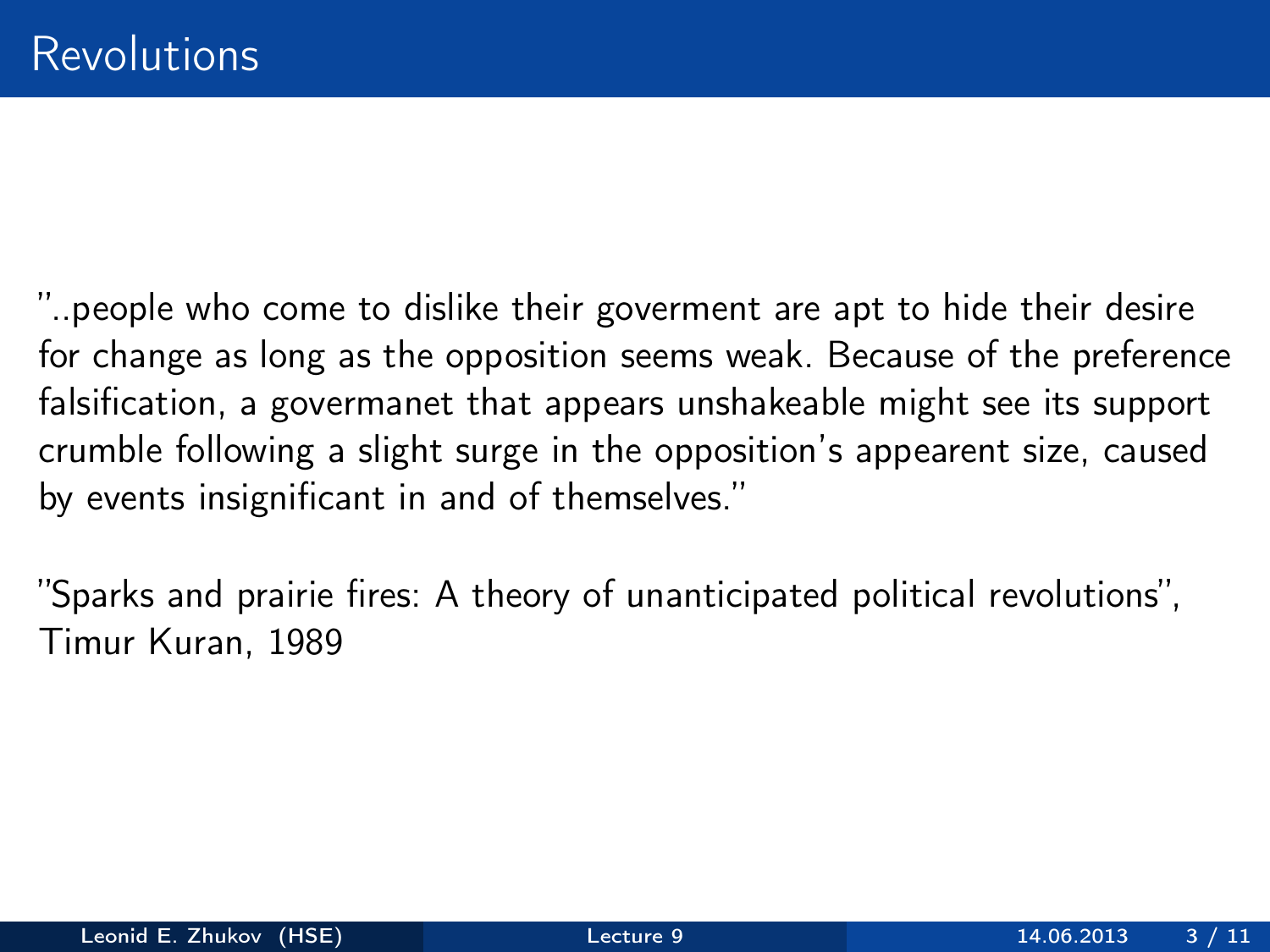- Unidimensional conception of social order  $p \in [0..1]$  (left-right, democracy-dictatorship)
- Goverment  $p = 0$ , opposition  $p = 1$
- Activists belong and commited to goverment or opposition
- Non-activists, not publicly pre-commited to any order, can change their political positions based on incentives
- Individual *i* has private  $x_i$  and public  $y_i$  preferences
- Collective sentiment  $\, \ Y \in [0..1],\, \sum_i w_i = 1$

$$
Y=\sum_i w_i y_i
$$

**•** Power shifts with collective sentiment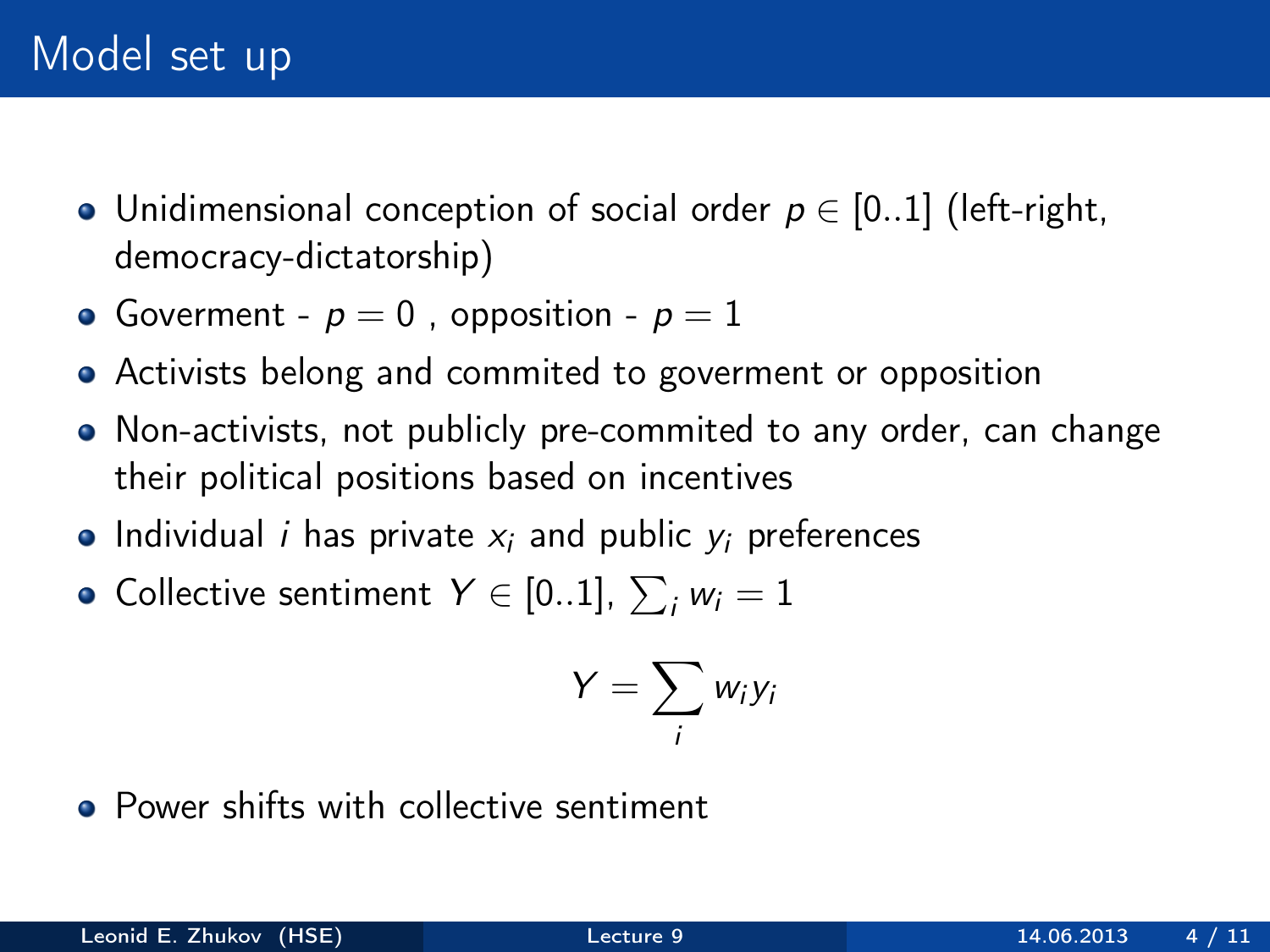• Individual utility

$$
V_i(x_i, y_i) = R(y_i) + N(y_i, x_i)
$$

•  $R(y_i)$  - individual reputational utility from being known to have prefernce y<sup>i</sup>

$$
R(y_i) = \begin{cases} f(s), & \text{if } y_i = 0 \\ 0, & \text{if } 0 < y_i < 1 \\ F(S), & \text{if } y_i = 1 \end{cases}
$$

- s weighted share of non-activists publicly supporting govement S - weighted share of non-activists publicly supporting opposition  $f(0) > 0$ ,  $F(0) > 0$ ,  $df/ds > 0$ ,  $dF/dS > 0$
- No reputation utility if on middle grounds
- Utility positively related to the pary share of support.
- Levels and shapes of  $f()$  and  $F()$  reflects incentives from each party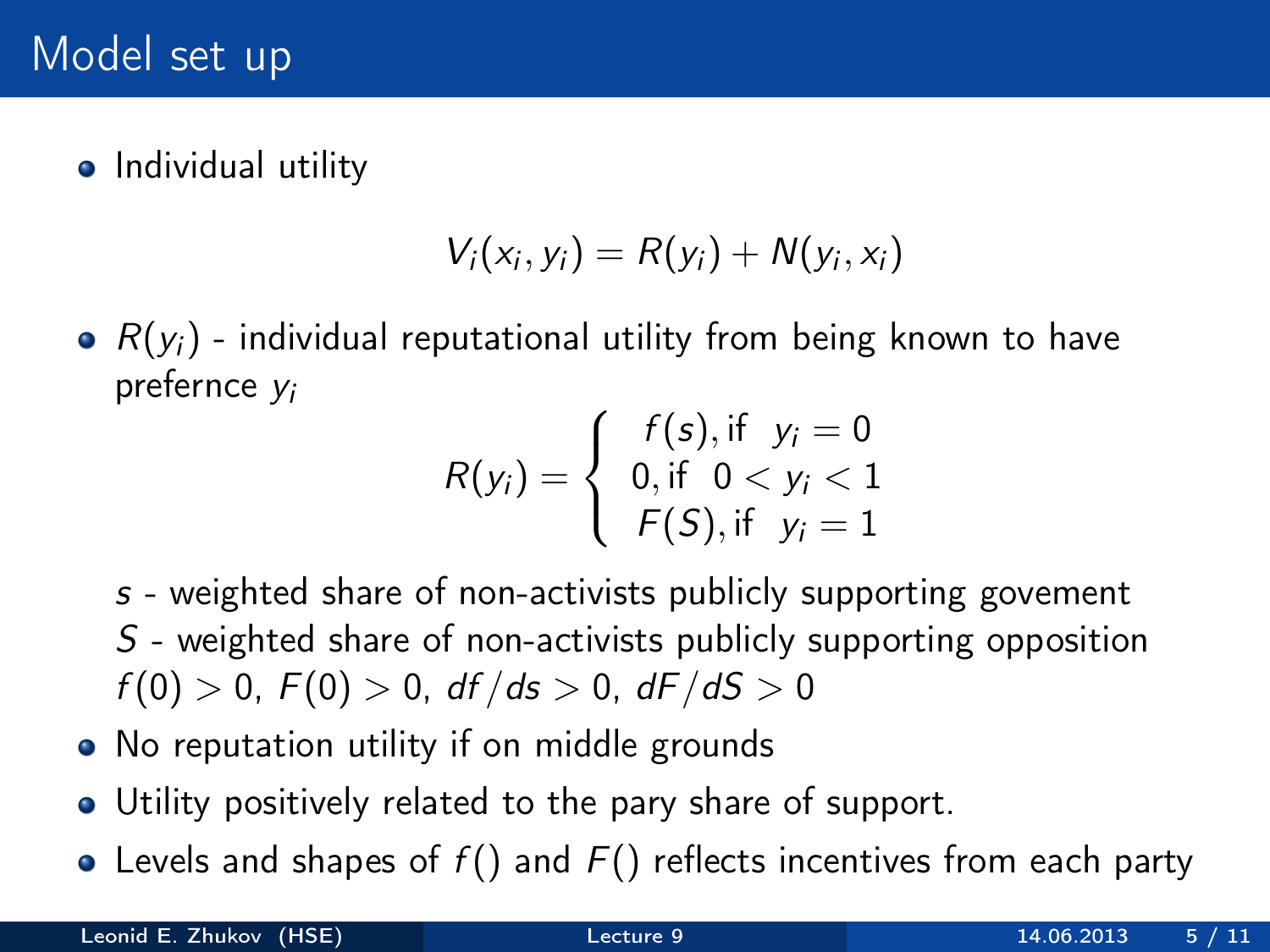### Model set up

• Individual utility

$$
V_i(y_i,x_i)=R(y_i)+N(y_i,x_i)
$$

 $\mathcal{N}(y_i, x_i)$  - individual integrity utility, suffering from compromise when publicly declaring a preference that diverges from his privately held

$$
N(y_i, x_i) = N(1-|x_i - y_i|)
$$

 $N \in [0..1]$  increasing function. Prefernce falsification cost:  $N(1) - N(1 - |x_i - y_i|)$ 

- Estimates of population support shares: goverment -  $s^e$ , opposition -  $S^e$ ,  $s^e + S^e = 1$
- Individual levels of utiltiy supporting

governent: 
$$
V_i(y_i = 0, x_i) = f(1 - S) + N(1 - x_i)
$$

\nopposition  $V_i(y_i = 1, x_i) = F(S) + N(x_i)$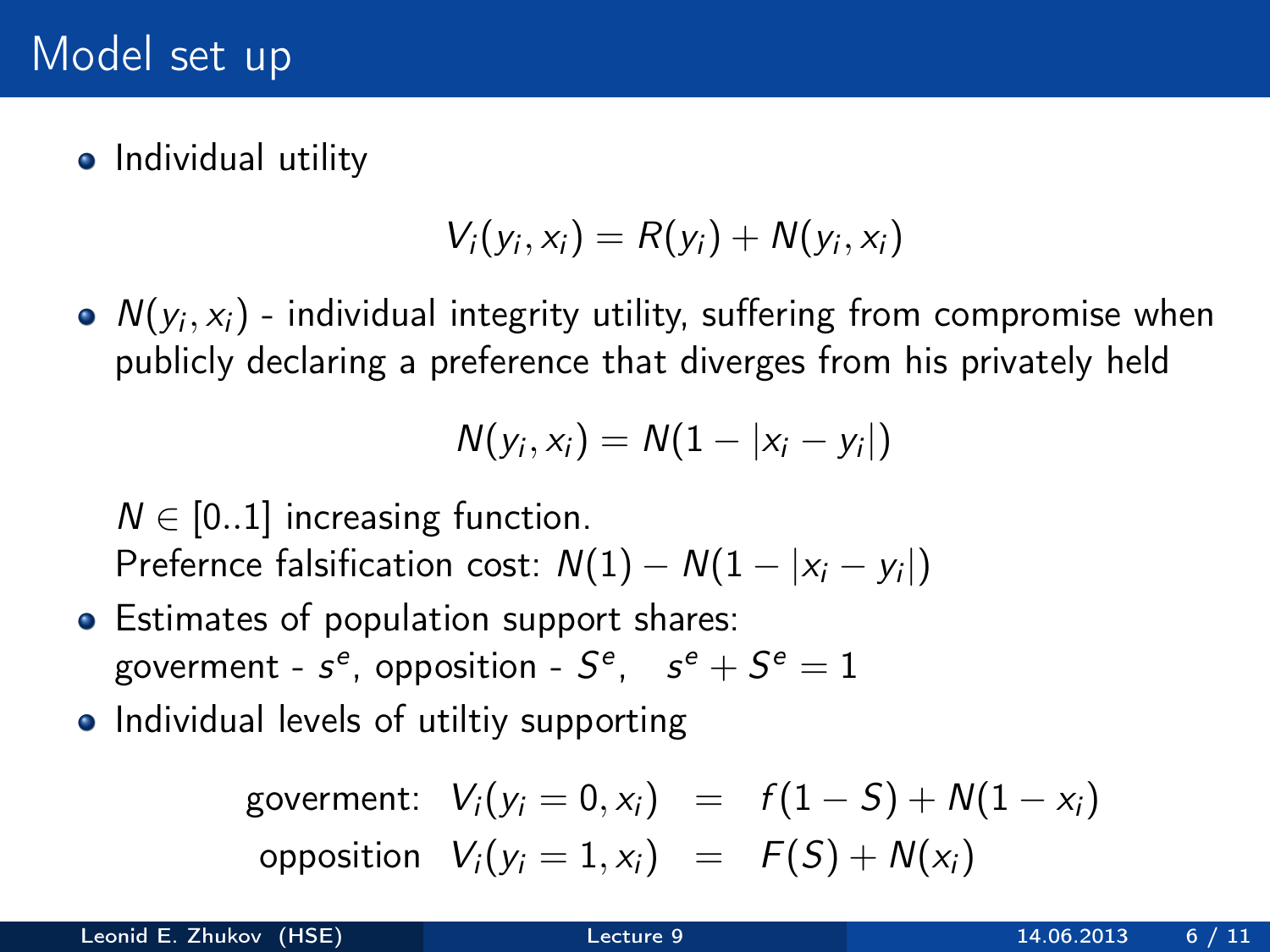## The threshold function



 $x_i$  - private preferences  $S<sup>e</sup>$  - expected share of people supporting opposition  $x(S<sup>e</sup>)$  - line of equal utility  $y_i$  of any public preference declaration  $V(y_i = 0, x_i) = V(y_i = 1, x_i)$  on  $x(S^e)$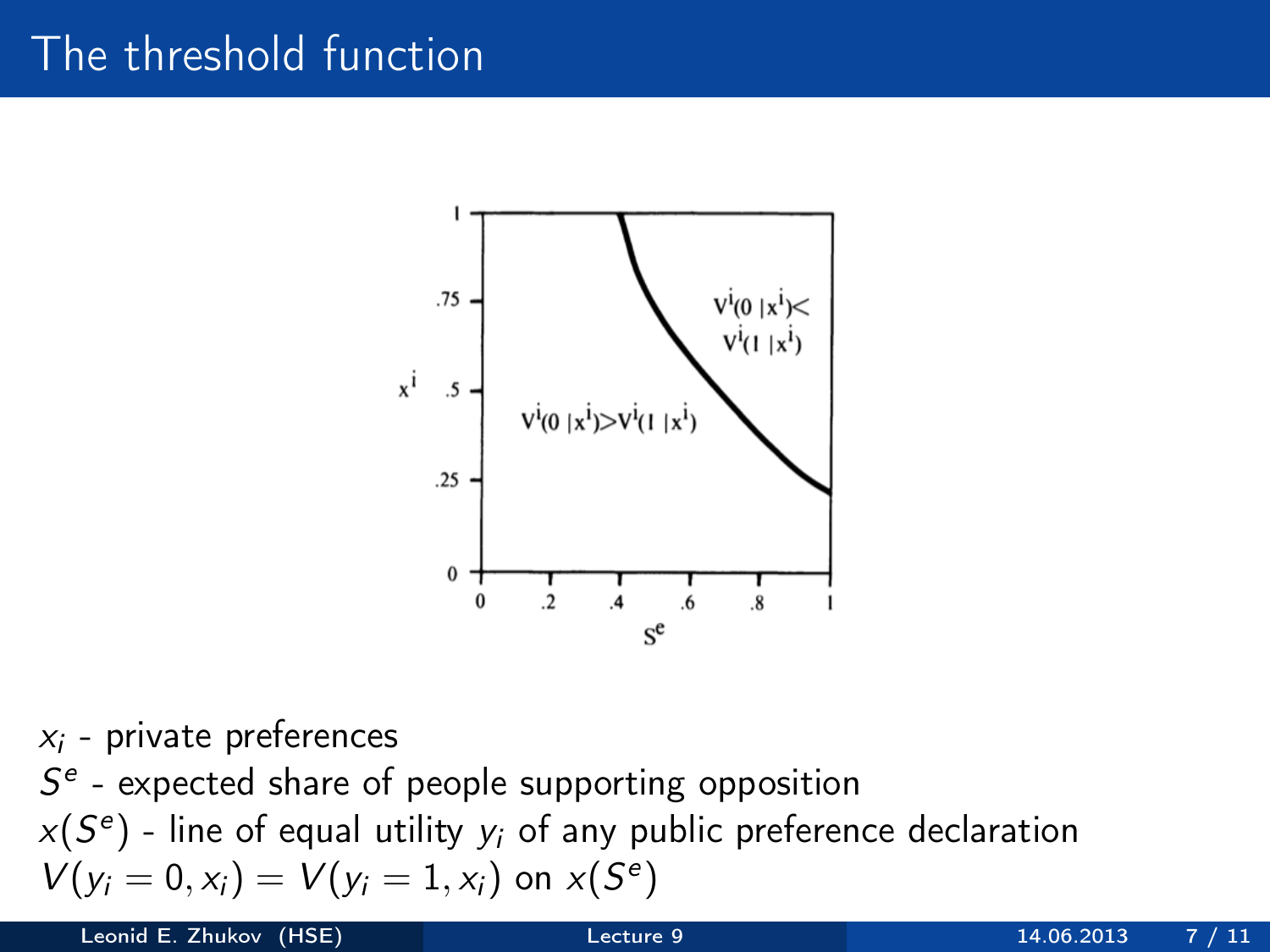# Equilibrium



 $g(x)$  - cumulative density function, share S of individuals with  $x_i > x$  $x(S<sup>e</sup>)$  - threshold function Equilibrium:

$$
S=g(\mathbf{x}(S^e))
$$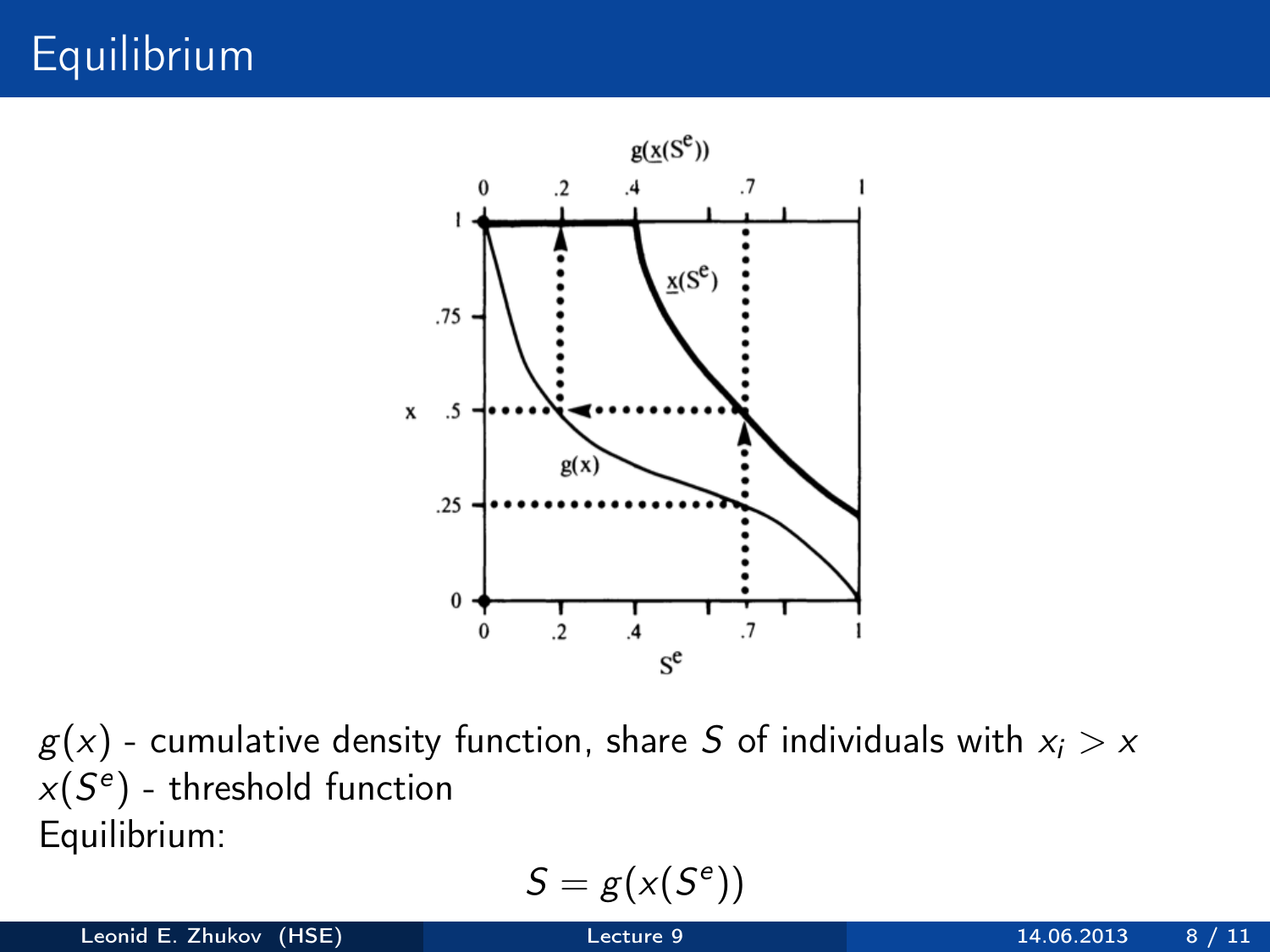# **Equilibrium**



 $g(x)$  shift: economic downturn, awareness changes  $x(S<sup>e</sup>)$  shift: better reputation utility from opposition, popularity, funding

Leonid E. Zhukov (HSE) [Lecture 9](#page-0-0) 14.06.2013 9 / 11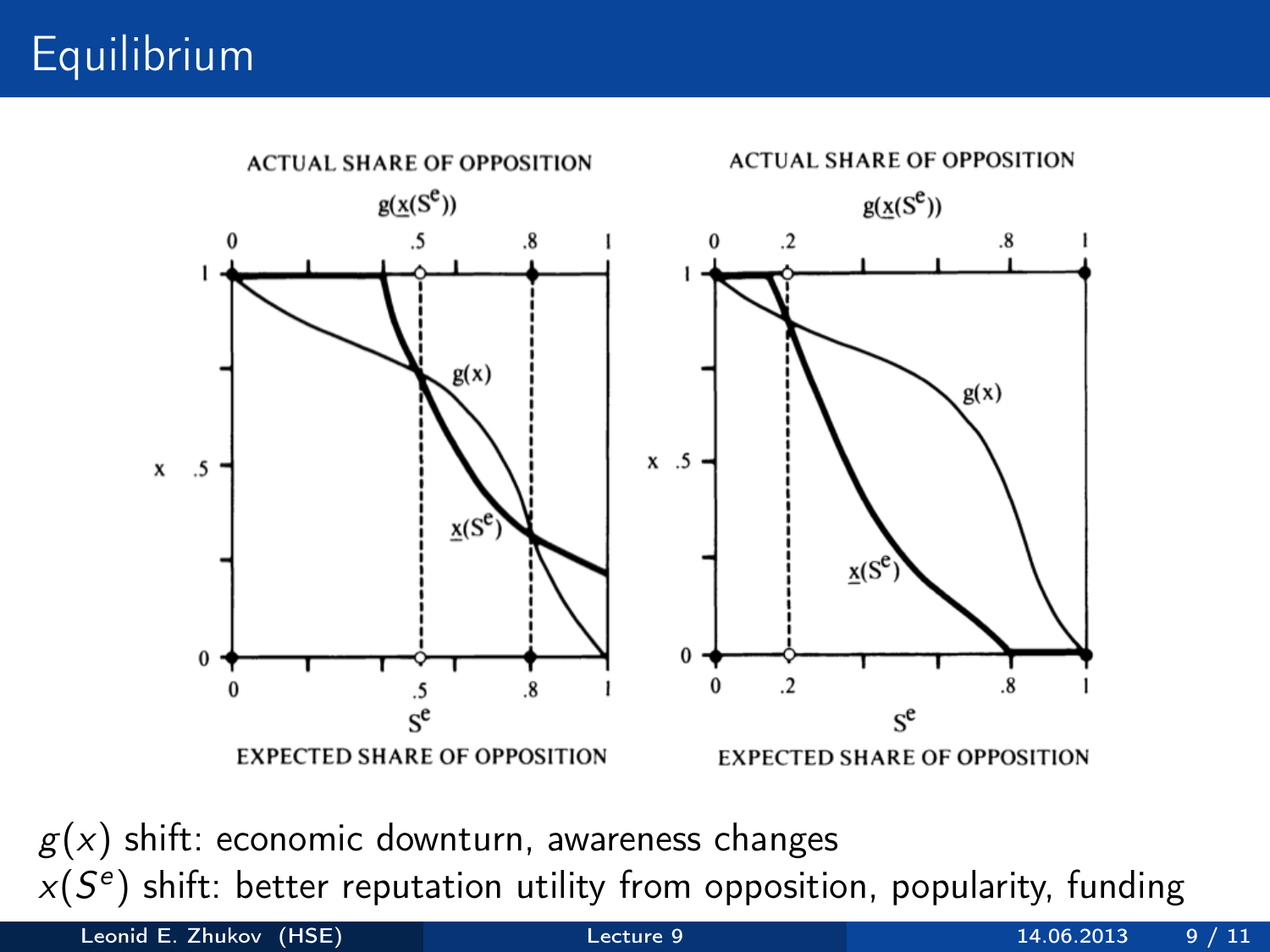- Revolution is a sudden and massive shift in collective sentiment which induces a fundamental transofrmation of the social order
- In the model, revolution is a shift of collective sentiment  $|Y' - Y| > 0.5$
- Factors: threshold function, density of privite preferences
- Start the revolution: expectation of collective sentiment